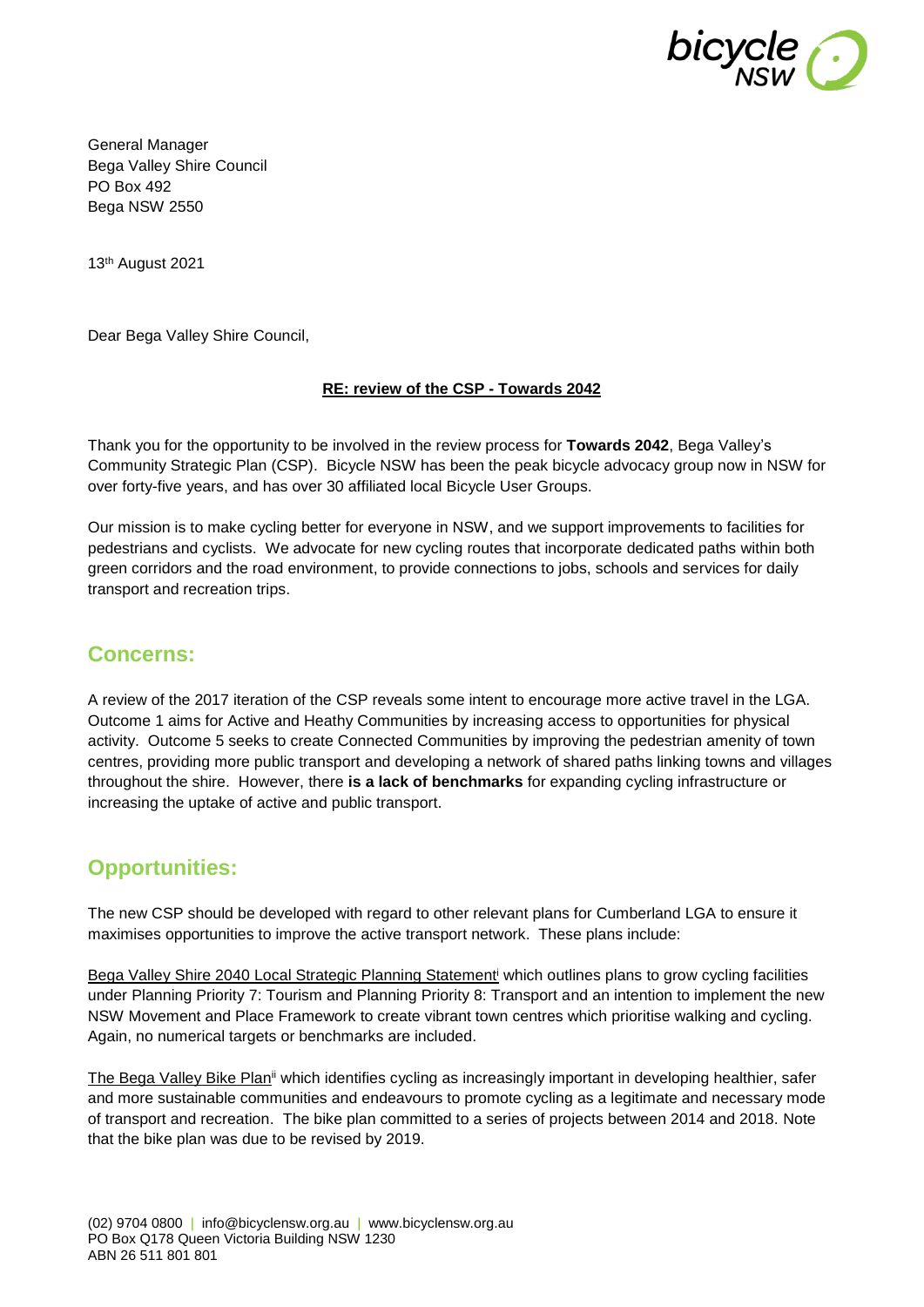A commitment to new cycling infrastructure would help deliver all outcomes of the revised CSP and should be front and centre of Towards 2042:

#### Outcome 1: Active and healthy communities

Improved walking and cycling paths will ensure better access to beaches, reserves and recreation facilities, helping to establish healthy lifestyles. High-quality shared paths through town and village centres will support access by pedestrians and cyclists of all ages and abilities, reducing dependency on private cars.

#### Outcome 2: Employment and learning opportunities

Cycling facilities are proven to attract tourist and support the visitor economy. New businesses will be needed to support eco-, active and adventure tourism while existing businesses benefit from increased passing trade and foot trafficiii.

#### Outcome 3: Sustainable Living

When high-quality active travel infrastructure is provided, a modal shift can occur. An increase in the take up of people walking, cycling and catching public transport will ultimately reduce the number of people choosing to drive, helping to limit air and noise pollution.

#### Outcome 4: Liveable places

Increased active travel leads to less congestion, noise and car parking pressures. Pedestrian and cycling infrastructure developed through the lens of the Movement and Place Framework will create more space for trees and landscaping, slow traffic and allow a more compact urban form.

#### Outcome 5: Connected communities

A well-designed network of shared paths would link towns and villages to reduce social and physical isolation and support public transport use by providing safe access to bus routes.

#### Outcome 6: Strong, consultative leadership

Cycling infrastructure has a low cost per km, offering better value than road projects and supporting Council's financial sustainability. Over 100km of bike path can be delivered for the cost of 1km of new road<sup>iv</sup>.

# **Recommendations:**

## 1. **Include clear numerical targets and timeframes for increasing active travel and expanding the cycling and walking network**.

There has never been a better time to build for bike riding and active transport, as evidenced in the new Transport for NSW policies that require State projects to prioritize road space for active transport (Figure 1):

- Providing for Walking and Cycling in Transport Projects Policy CP21001<sup>v</sup>
- Road User Space Allocation Policy CP21000vi

The expansion of cycling facilities must be a focus of Bega Valley's short-term transport planning. Safe cycling provision gives people travel choices that decongest roads, public transport and parking, that don't contribute to environmental pollution, and people who ride bikes can easily stop at local shops en-route, benefiting local businessesvii.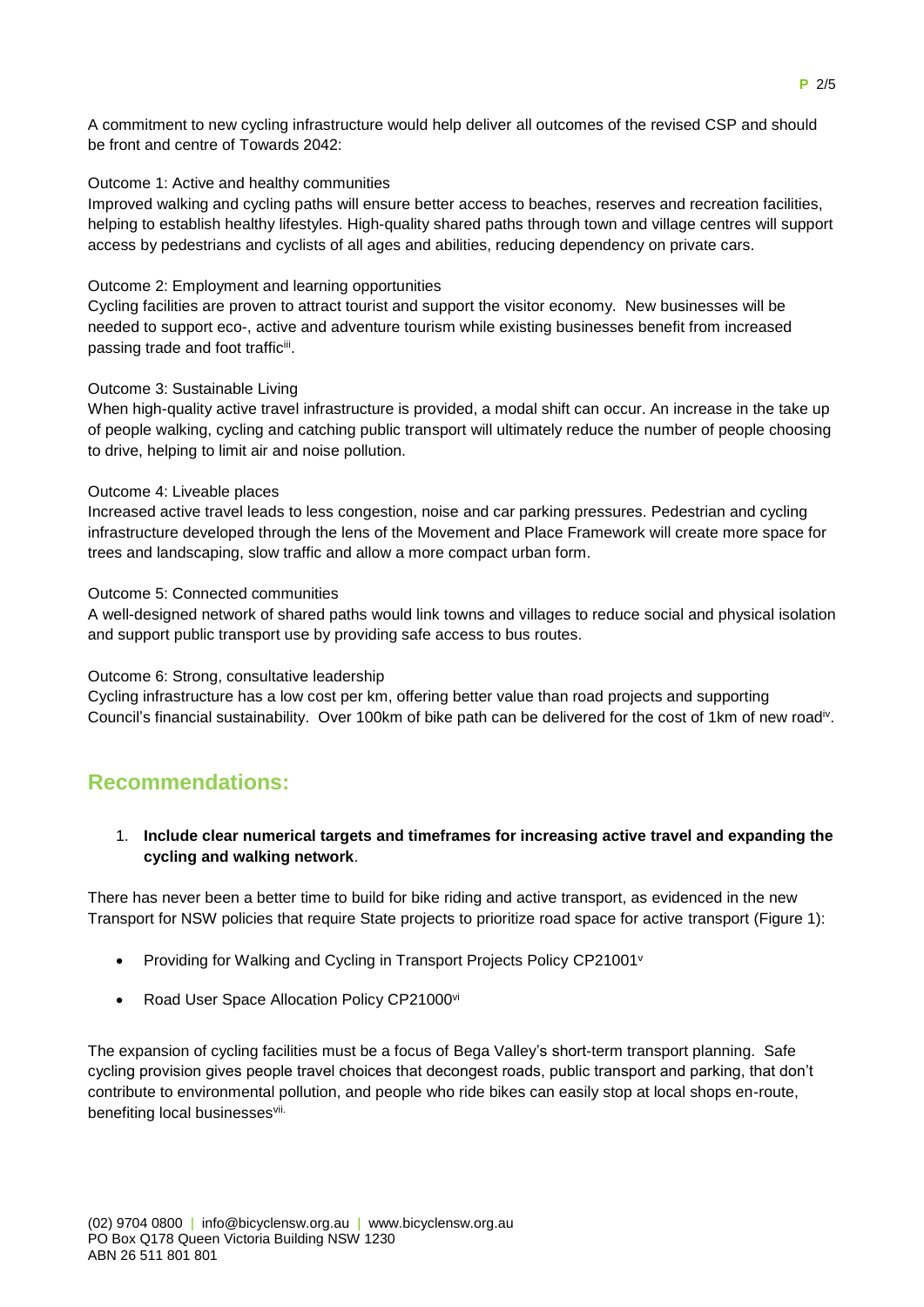

**Order of Road User Space Considerations** 

Figure 1: Diagram expressing Transport for NSW's road user priority. (Source: Transport for NSW)

# **2. Provide cycling infrastructure that is segregated from vehicles**

Bicycle NSW supports cycling infrastructure that is completely separated from vehicles and caters for riders of all ages and abilities. According to the best practice 'cycling segmentation' model, developed in Portland USA to identify the type and needs of existing and potential bike riders<sup>viii</sup>, such cycle paths will allow 70% of local residents to consider journeys by bike (Figure 2). The area has some steep inclines but the increasing use of e-bikes and other micromobility devices will ensure that active transport options are accessible to all residents.



The Bicycle NSW *Build it for Everyone* policy pillar<sup>ix</sup> sets a standard that cycling infrastructure should be fit for eight year old children or elders to ride on. Door zone bike lanes, bike stencils on the road and dangerous intersections will continue to deter the 48%<sup>x</sup> of people who are 'interested but concerned', from making the switch to cycling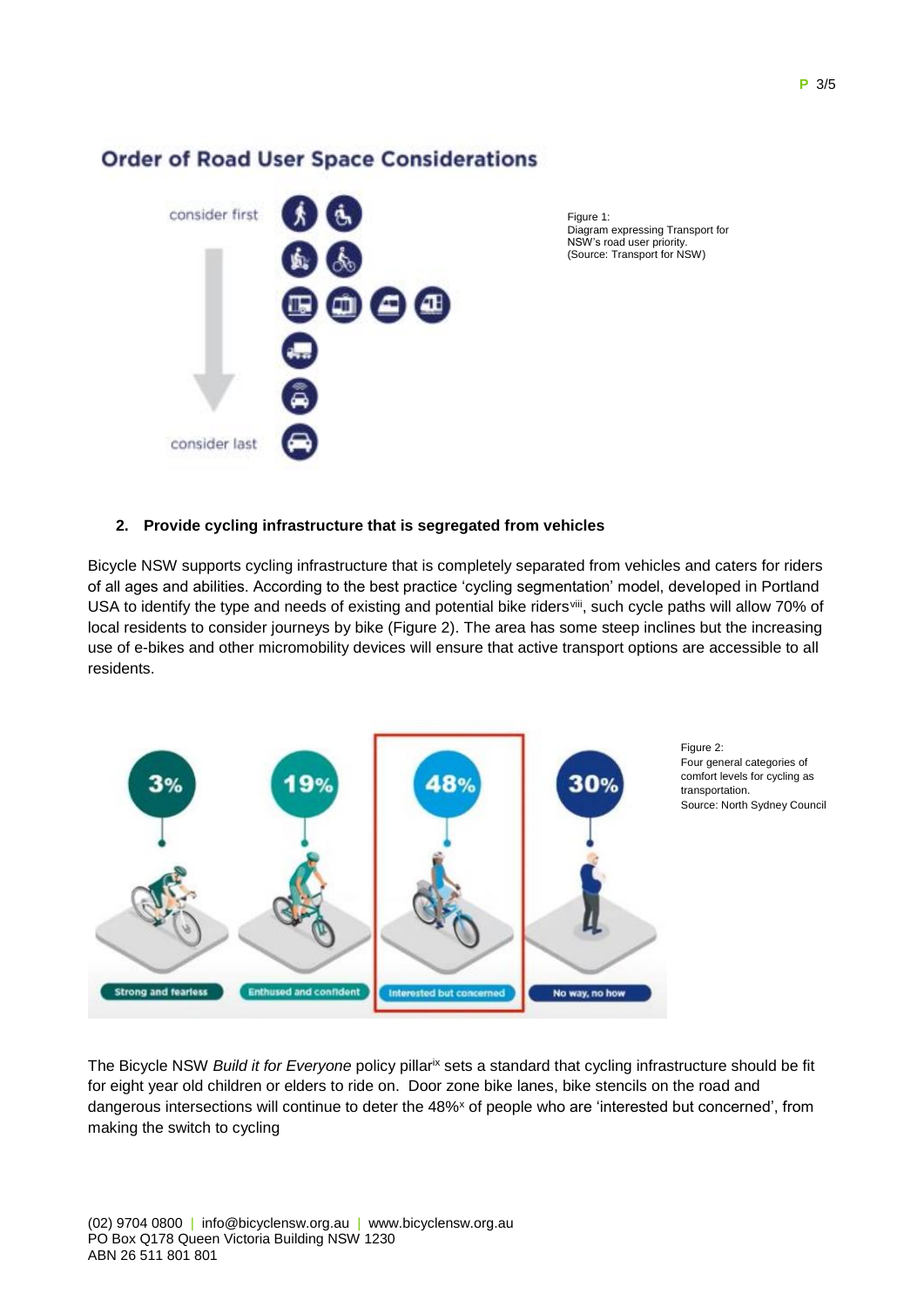# **3. Reduce speed limits to 30km/h on local streets with on-road cycle routes**

30 km/h limit streets reduce the need for separate bicycle infrastructure on local residential roads. 30 km/h has been shown as an optimal speed limit to allow people driving and cycling to share the road safely<sup>xi</sup> and is becoming a standard speed limit in many parts of the world. All single lane roads in Spain have been under a 30km/h limit since May 2021 and 30% of UK residents live in 20mph areas<sup>xii</sup>.

Lower speed limits are an important building block for Vision Zero, an approach to road safety that was launched in Sweden in 1994 with the simple premise that no loss of life is acceptable. The Vision Zero approach has been highly successful and has spread to many other countries. The key policies include prioritizing low urban speed limits, pedestrian zones, physical separation between bicycle and car traffic, data-based traffic enforcement and behaviour-change education<sup>xiii</sup>.

## **4. Develop facilities for cycle tourism**

Cycle tourism has enormous potential to attract visitors to regional areas and provide business opportunities for local residents. Bega Valley is close to the Victorian network of rail trails and the developing routes linking the Snowy Mountains to Canberra. The area could become an important hub for cycling tourism by establishing a series of waymarked routes on shared paths and scenic back roads. The Tumbarumba to Rosewood trail has brought a constant flow of visitors to small villages in the area since it opened in 2020, supporting 9 new businesses<sup>xiv</sup>. The Central West Trail near Dubbo provides a 400km waymarked loop that has revitalised several country towns since April 2020<sup>xv</sup>. Mountain biking is also very popular. The Blue Derby trails in north-eastern Tasmania provide an excellent example of bike tourism bringing economic benefits for local communities. \$3.1 million was invested in mountain bike trails in 2015. Now, more than 30,000 tourists visit the trails each year, injecting more than \$30 million back into the Tasmanian economy<sup>xvi</sup>. Share bike rental hubs should be provided in tourist centres to ensure access to the trails for all visitors.

#### **5. Maintain a focus on the important details of the cycle network**

While creating a regional network is essential, it is the detailed design of cycle routes, end of trip facilities and wayfinding that will encourage the uptake of cycling and reduce dependence on private vehicles.

It is essential to ensure that popular daily destinations such as town centres, schools and stations are easy to reach by bicycle for all residents of all ages and abilities. In particular, safe connections with all education facilities along the routes must be incorporated. Cycling infrastructure needs to be safe and continuous to increase the mode share of cycling and reduce congestion associated with school journeys. Without proper separation from vehicles and safe intersections, parents will still feel driving their children to school and activities is the only way to keep them safe from being hit by cars.

Prioritising safe cycling for short trips to centres, transport interchanges and local services such as schools and health services will free capacity for people who need to travel further by road and public transport.

Integration of the routes with bus stops is essential to ensure easy access by bike and foot. All public transport journeys start and finish with a walk or cycle. Providing high-quality, safe conditions for active travel to bus routes will break down the first/last mile barrier which can inhibit take-up of public transport

Parking and other end of trip facilities should be provided at journey end locations to further support riders and encourage participation. Wayfinding supports visitors to vibrant centres by clearly articulating and communicating the most efficient and safest route. Signage style for wayfinding should be consistent throughout the LGA.